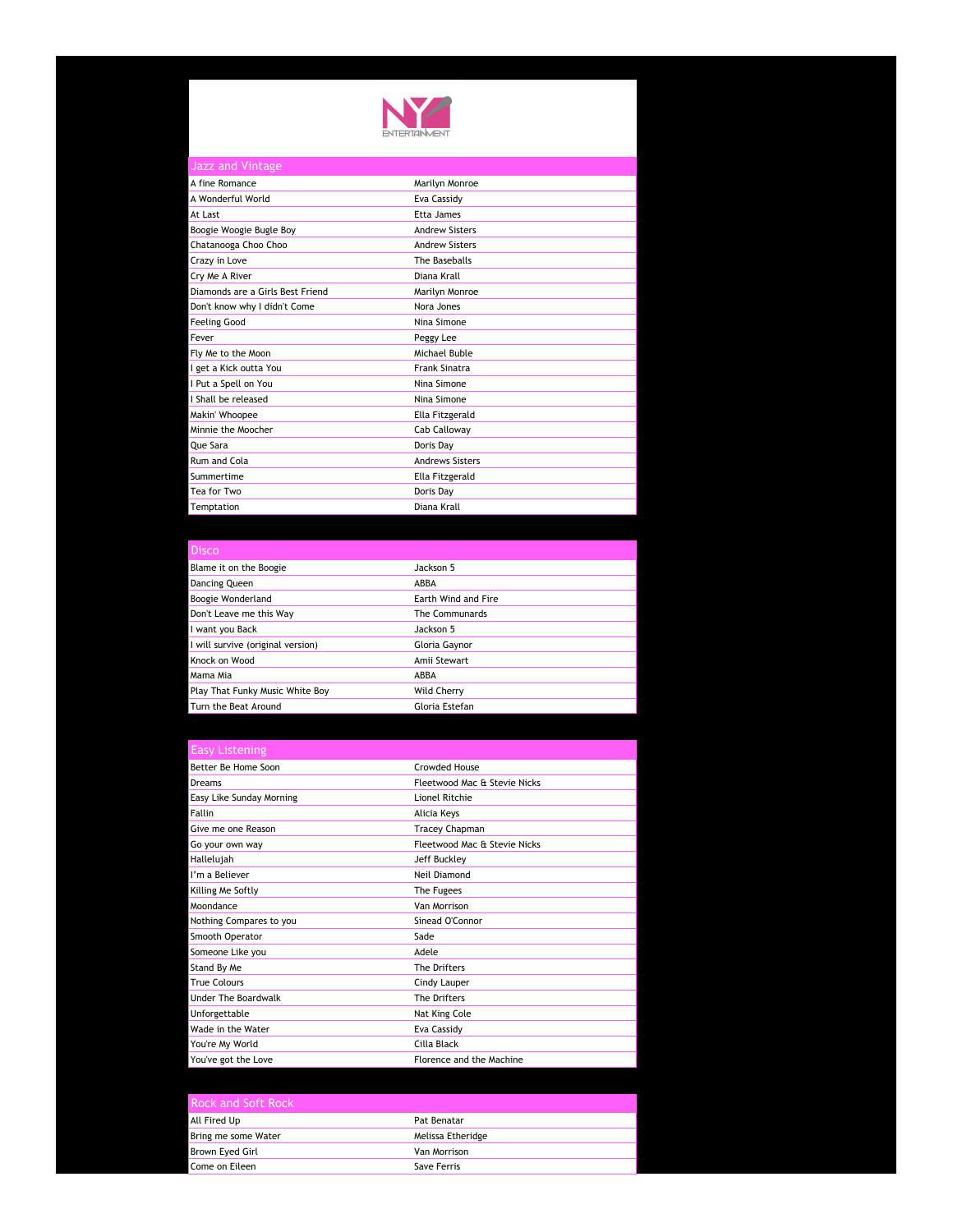| Everybody Needs Somebody     | <b>Blues Bros</b>        |
|------------------------------|--------------------------|
| Hit me with your best Shot   | Pat Benetar              |
| I saw her standing there     | The Beatles              |
| Livin' On A Prayer           | Bon Jovi                 |
| Mustang Sally                | Commitments              |
| Nutbush City Limits          | Tina Turner              |
| River Deep Mountain High     | Tina Turner              |
| Save Tonight                 | Eagle Eye Cherry         |
| Shake your Tail feather      | Ray Charles              |
| Shout                        | Lulu                     |
| Simply the Best              | <b>Tina Turner</b>       |
| Somebody to Love             | Queen                    |
| Stuck in the Middle with You | <b>Stealers Wheelers</b> |
| <b>Twist and Shout</b>       | The Beatles              |
| Two Princes                  | Spin Doctors             |
| What's Up                    | 4 Non Blondes            |
| Who Knew                     | Pink                     |
| Zombie                       | Cranberries              |

| Pop                 |                         |
|---------------------|-------------------------|
| All About That Bass | Megan Traintor          |
| Crazy in Love       | Beyonce                 |
| Happy               | <b>Pharell Williams</b> |
| Hot n Cold          | <b>Katy Perry</b>       |
| Mercy               | Duffy                   |
| Moves like Jagger   | Maroon 5                |
| Poker Face          | Lady Gaga               |
| Price Tag           | Jessie-J                |
| Rather Be           | Jessie Glyne            |
| Rolling in the deep | Adele                   |
| Shake It Off        | <b>Taylor Swift</b>     |
| Single Ladies       | Beyonce                 |
| Try                 | Pink                    |
| Uptown Funk         | Mark Ronson             |
| Valerie             | Amy Winehouse           |

| <b>Show Tunes</b>   |                            |
|---------------------|----------------------------|
| All That Jazz       | Chicago                    |
| Astonishing         | Little Women               |
| Bring on the Men    | Jekyll and Hyde            |
| Cabaret             | <b>Cabaret The Musical</b> |
| Don't Tell Mama     | <b>Cabaret The Musical</b> |
| Easy as Life        | Aida                       |
| Fine Fine Line      | Avenue Q                   |
| <b>Happy Days</b>   | Barbara Striesand          |
| Hey Big Spender     | <b>Shirley Bassey</b>      |
| I honestly Love you | Boy From Oz                |
| Ladies Who Lunch    | Company                    |
| Maybe This Time     | <b>Cabaret The Musical</b> |
| My Man              | Barbara Striesand          |
| New York, New York  | Liza Minelli               |
| Roxanne             | Moulan Rouge Soundtrack    |
| The Wizard and I    | Wicked                     |
| What I did for Love | Chorus Line                |

| Soul                                |                     |
|-------------------------------------|---------------------|
| Ain't No Mountain High Enough       | The Temptations     |
| Can't Get Enough Of Your Love, Babe | Barry White         |
| Celebration                         | Kool and the Gang   |
| Chain of Fools                      | Aretha Franklin     |
| Don't play that song for me         | Aretha Franklin     |
| I just wanna make love to you       | Etta James          |
| I say a little Prayer for you       | Aretha Franklin     |
| Lady Marmalade                      | La Belle            |
| Natural Woman                       | Aretha Franklin     |
| Proud Mary                          | Ike and Tina Turner |
| Respect                             | Aretha Franklin     |
| Sexual Healing                      | Marvin Gaye         |
| Sign Sealed Delivered               | Stevie Wonder       |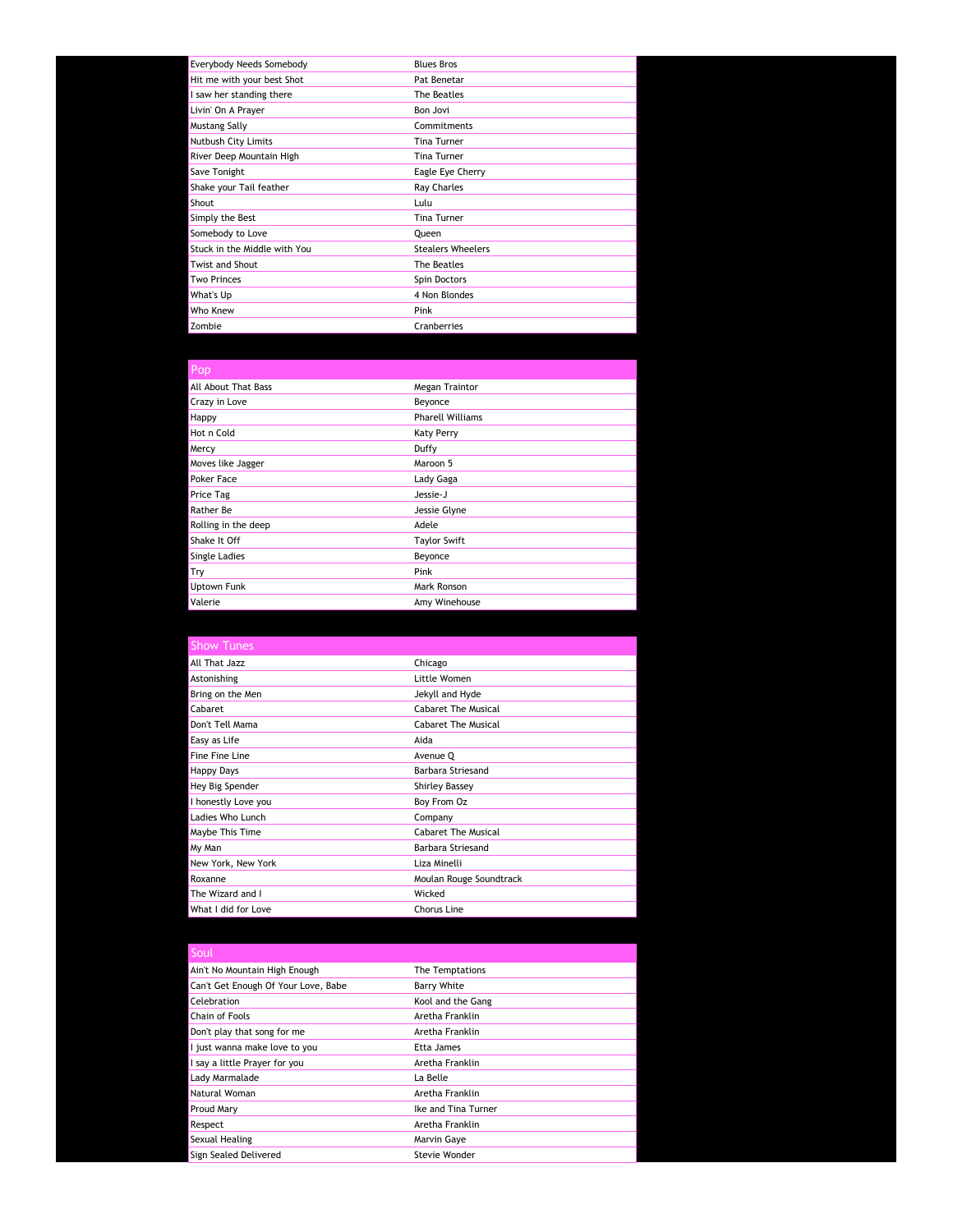| <b>Son of A Preacher Man</b> | Dusty Springfield  |
|------------------------------|--------------------|
| Soul Man                     | The Blues Brothers |
| Stop! in the Name of Love    | Diana Ross         |
| Superstition                 | Stevie Wonder      |
| You can't Hurry Love         | Diana Ross         |

| <b>Vintage/Lounge Covers</b>  |                            |
|-------------------------------|----------------------------|
| Doves Cry                     | NYD Remake                 |
| I'm Still standing            | Piano Cover - Elton John   |
| Ice Ice Baby                  | (Lounge cover) Vanilla Ice |
| It's My Life                  | Paul Anka                  |
| Let's Get Loud                | The Baseballs              |
| Mr Brightside                 | Paul Anka                  |
| Mr Vain                       | NYD Remake                 |
| SuperFreak / Can't Touch this | NYD Remake                 |
| Sweet Dreams                  | NYD Remake                 |
| This Love                     | The Baseballs              |
| Time after Time               | Cyndi Lauper               |
| Umbrella                      | <b>Baseballs</b>           |
| Wannabe                       | NYD Remake                 |
| Wonderwall                    | Paul Anka                  |

| Samba/Latino                  |                       |
|-------------------------------|-----------------------|
| Alejandro                     | Gabriel Fame          |
| Don't Let Me Be Misunderstood | Santa Esmaralda       |
| Fernando                      | Paula Amorosa         |
| I Need to Know                | Los Chicos            |
| Light My Fire                 | Juan De Lucia         |
| Livin' La Vida Loca           | Ricky Martin          |
| Quando Quando Quando          | Enrique Garcia        |
| Spanish Eyes                  | Engelbert Humperdinck |
| Sultan's of Swing             | <b>Gabriel Santos</b> |
| Sway                          | Dean Martin           |
| <b>Waiting for Tonight</b>    | The Communards        |

| 80s and 90s                        |                       |
|------------------------------------|-----------------------|
| Faith                              | George Michael        |
| <b>Flashdance What A Feeling</b>   | Irene Cara            |
| Footloose                          | Kenny Loggins         |
| Girls Just Wanna Have Fun          | Cyndi Lauper          |
| Hanky Panky                        | Madonna               |
| Hot Stuff                          | Donna Summer          |
| I wanna Dance with Somebody        | Whitney Houston       |
| I'm Walking on Sunshine            | Katrina and The Waves |
| It's In His Kiss (The Shoop Song)* | Cher                  |
| It's Raining Men                   | The Weather girls     |
| Love Shack                         | <b>UB40</b>           |
| Man I Feel Like a Woman            | Shania Twain          |
| Mickey                             | <b>Toni Basil</b>     |
| <b>Sweet Dreams</b>                | Eurythmics            |
| <b>Tainted Love</b>                | Soft Cell             |
| Take on Me                         | Reel Big Fish         |
| Total Eclipse of The Heart         | <b>Bonnie Tyler</b>   |
| Wannabe                            | Spice Girls           |
| What Is Love                       | Haddaway              |

www.natashayork.com | www.nyentertainment.com.au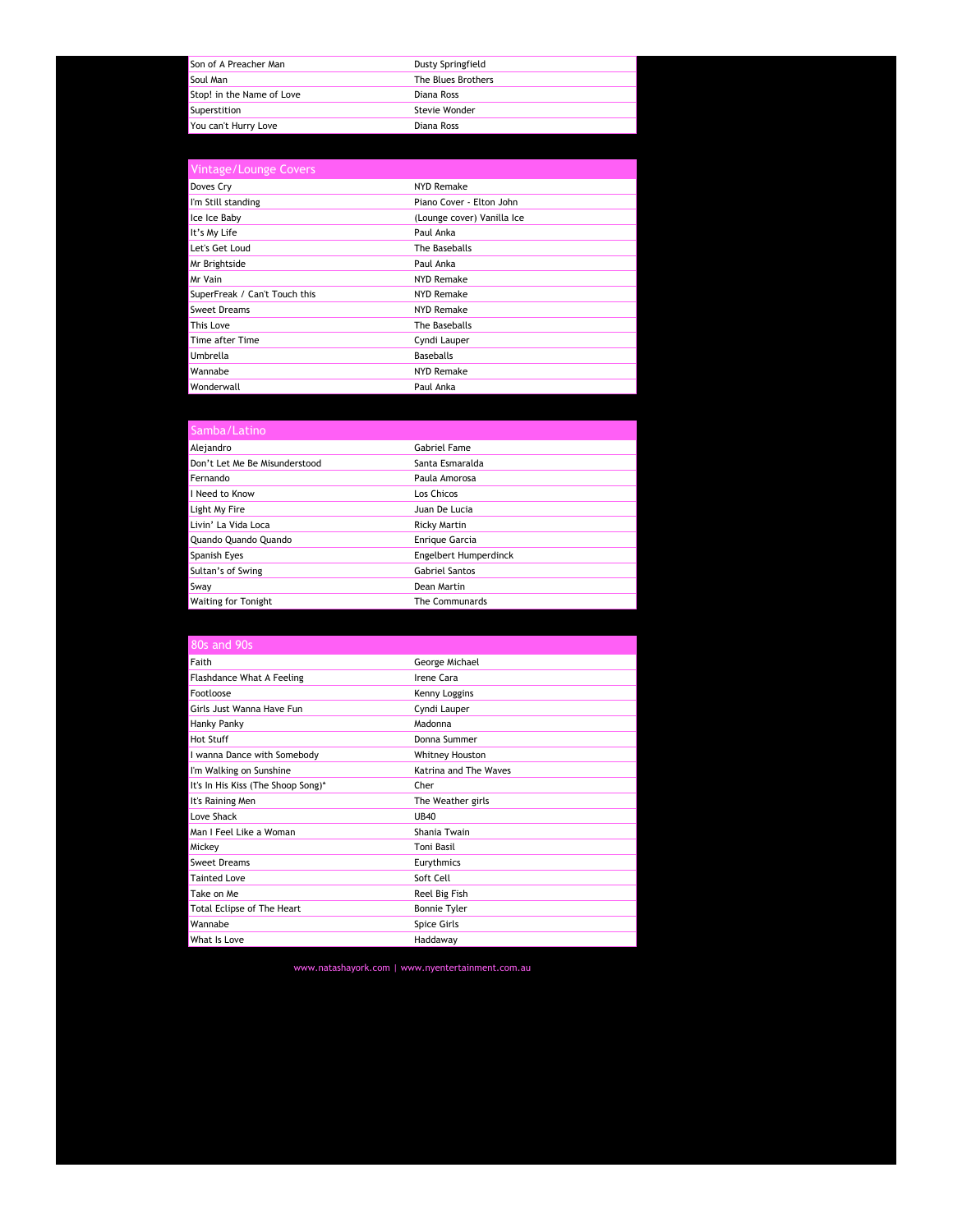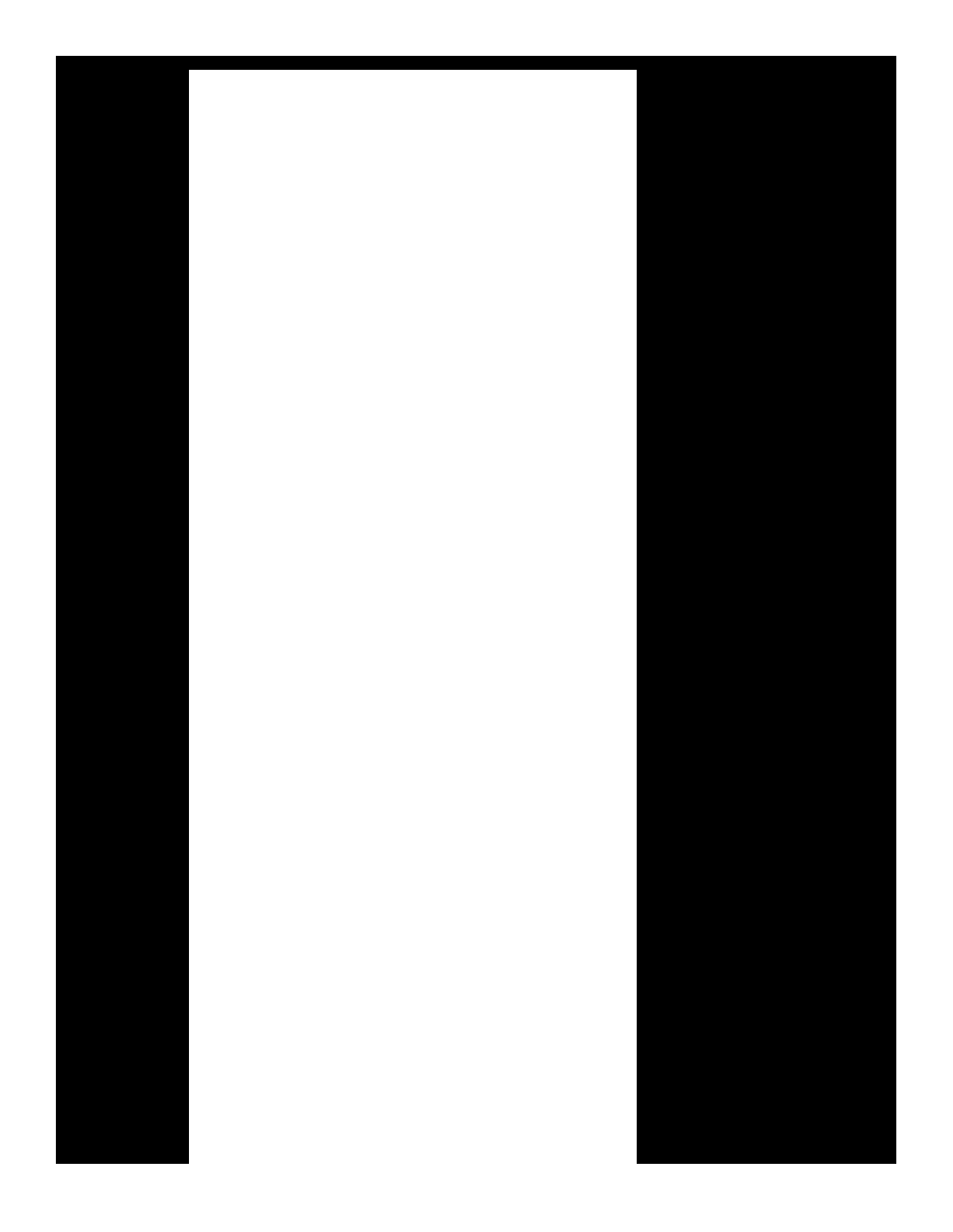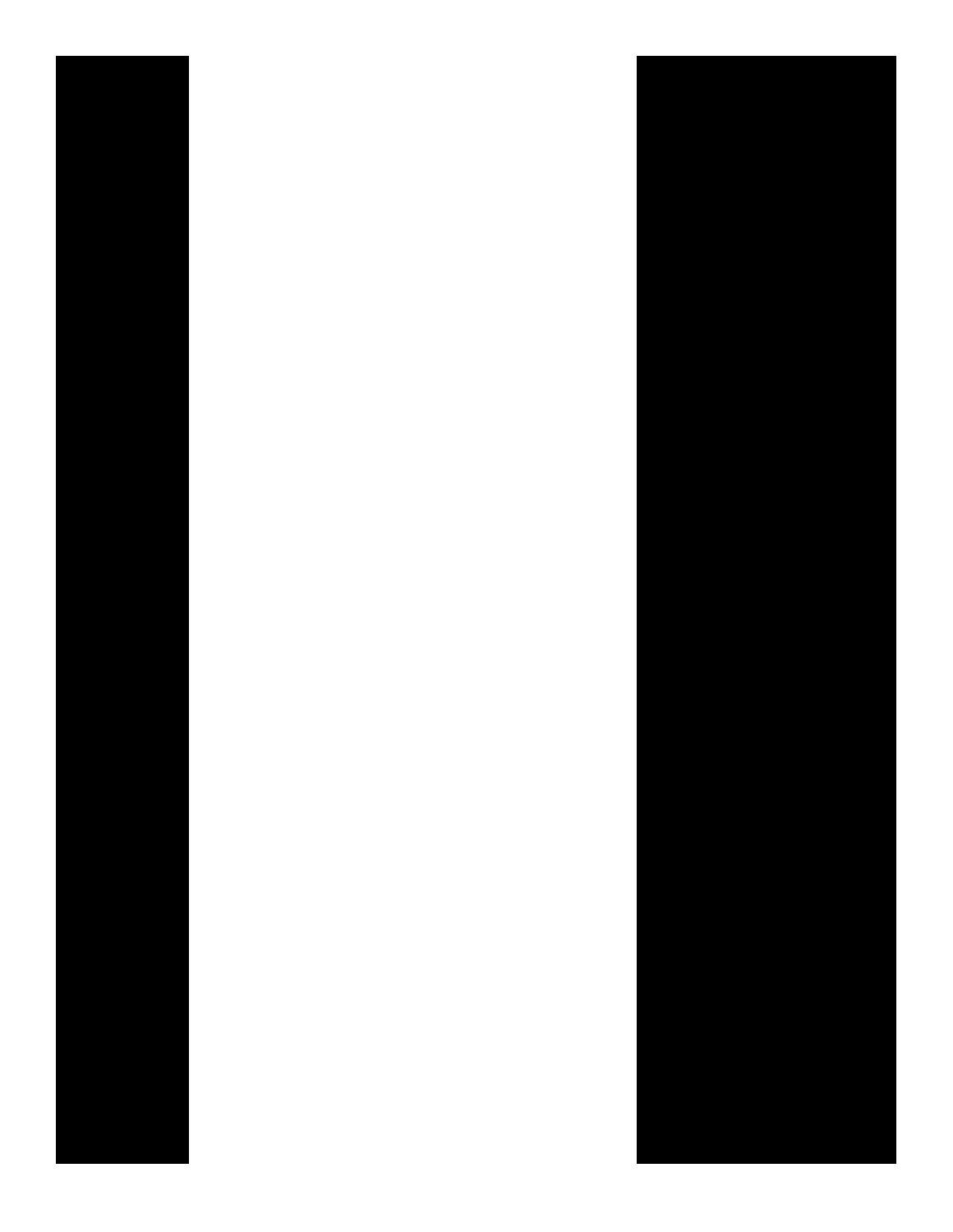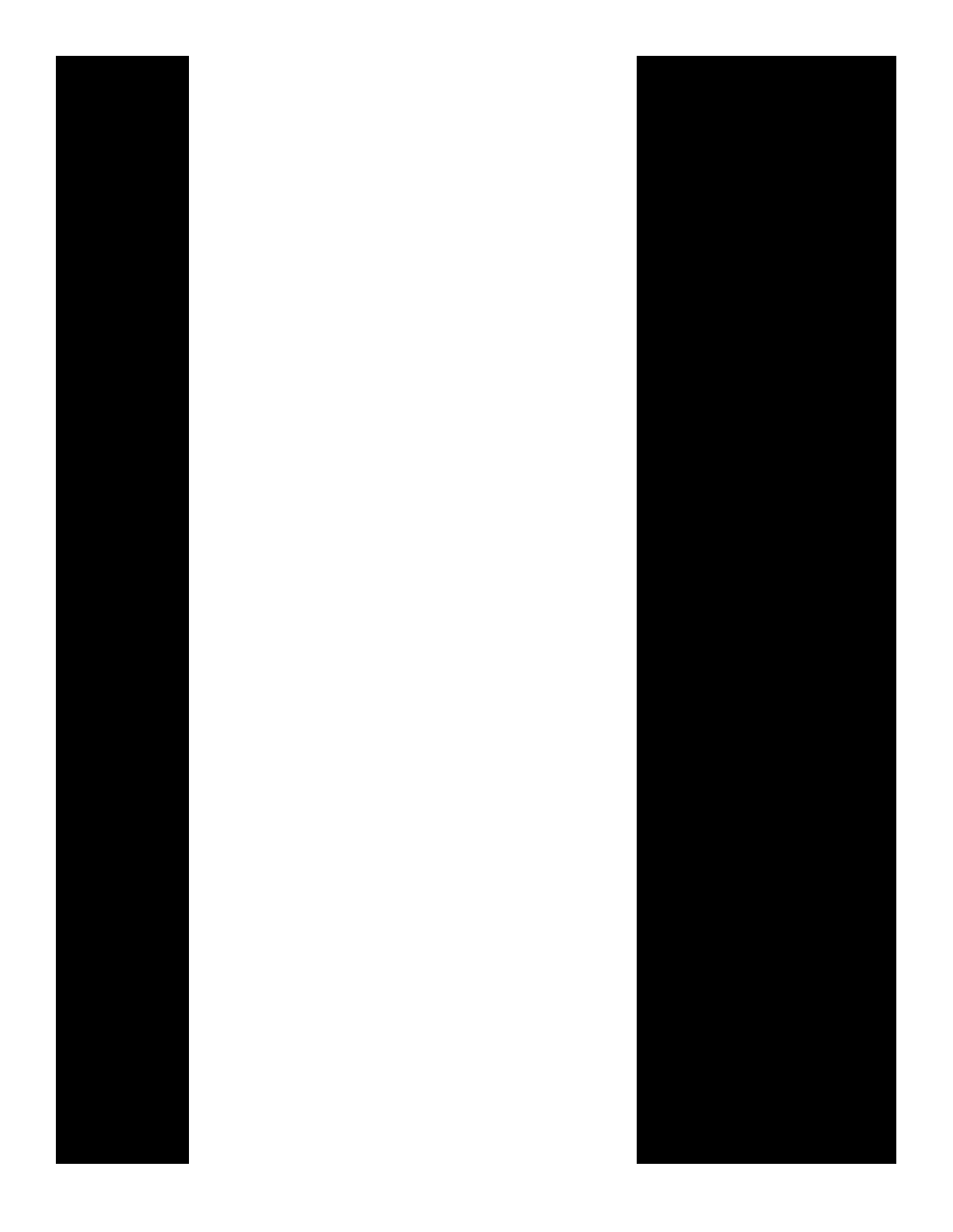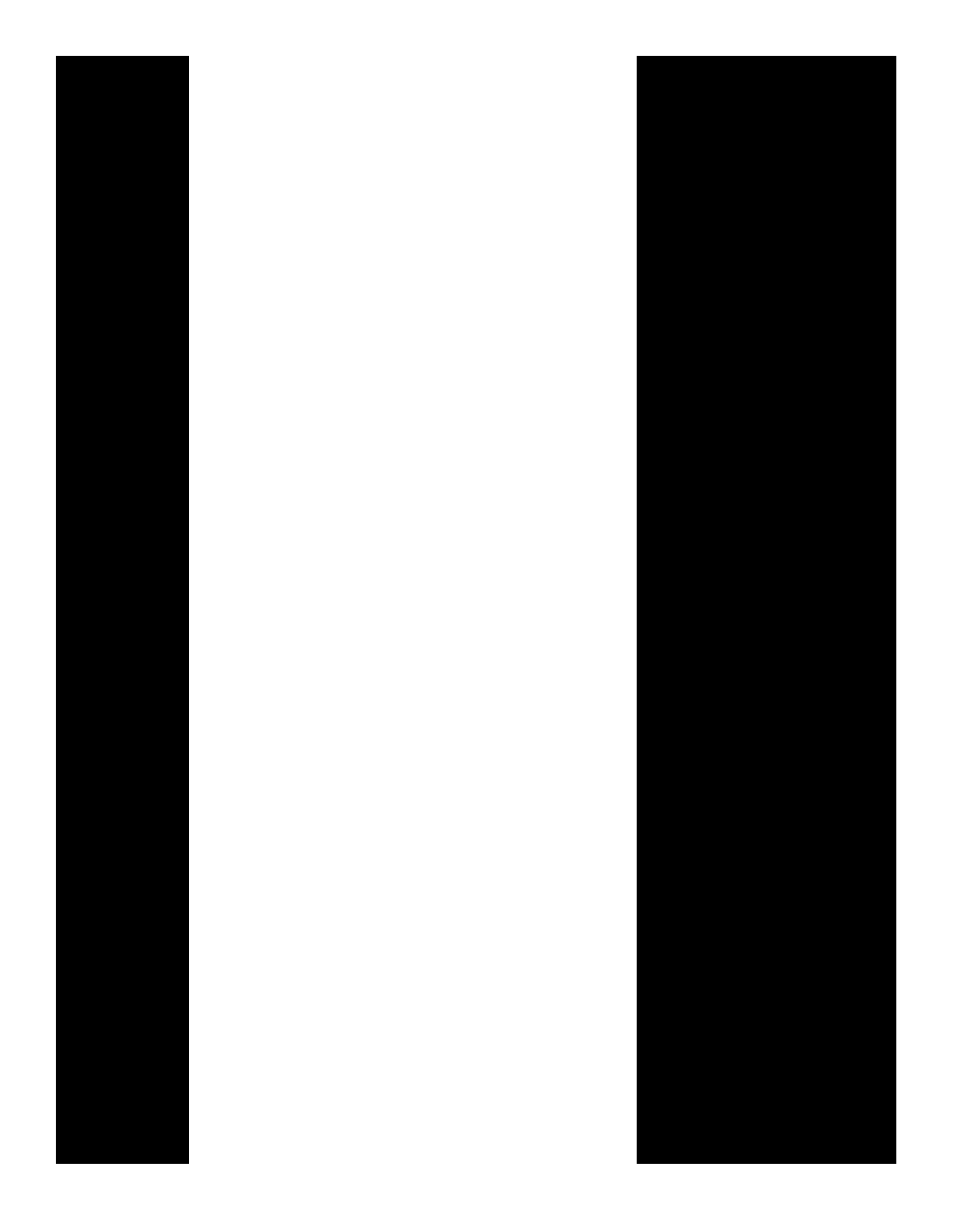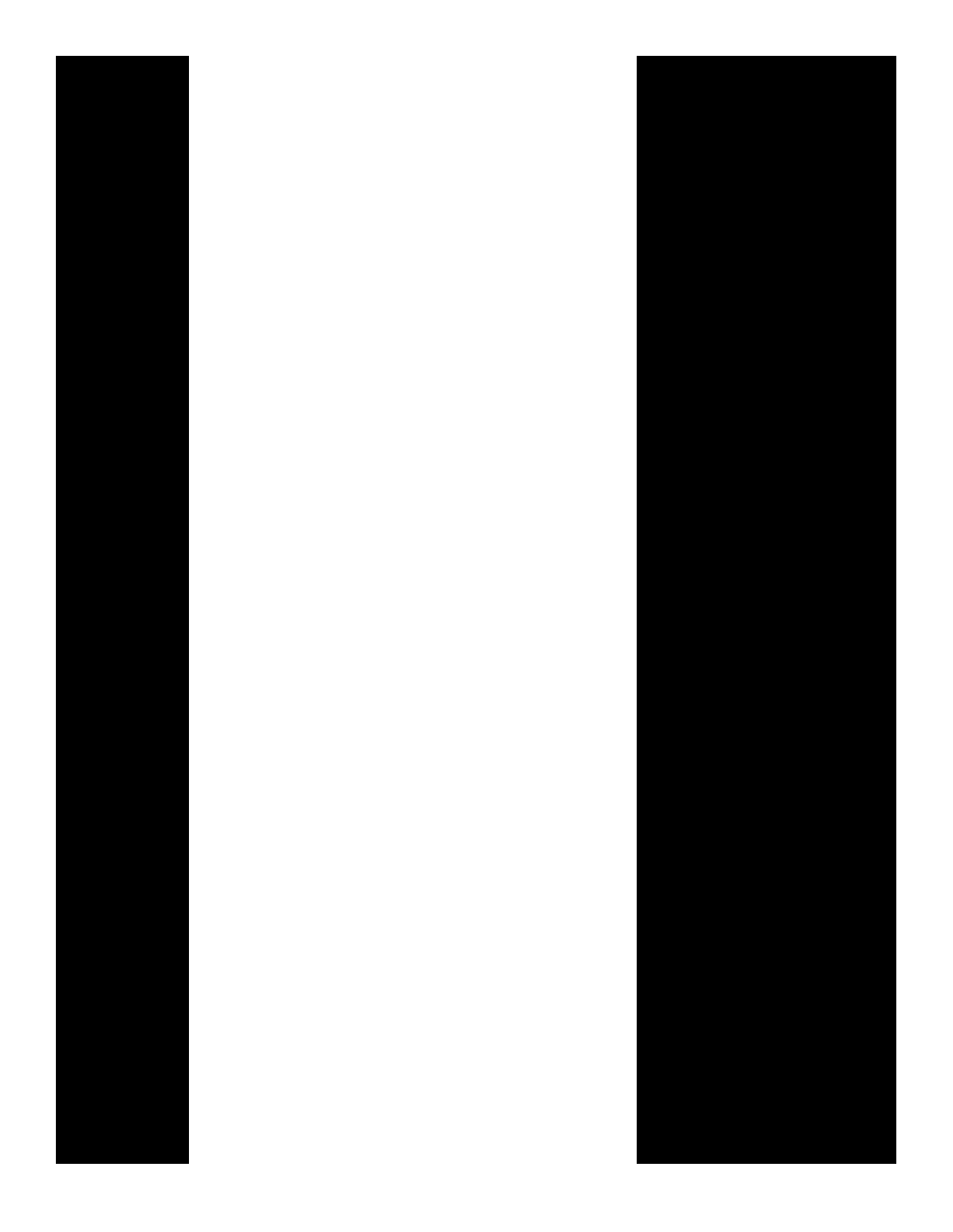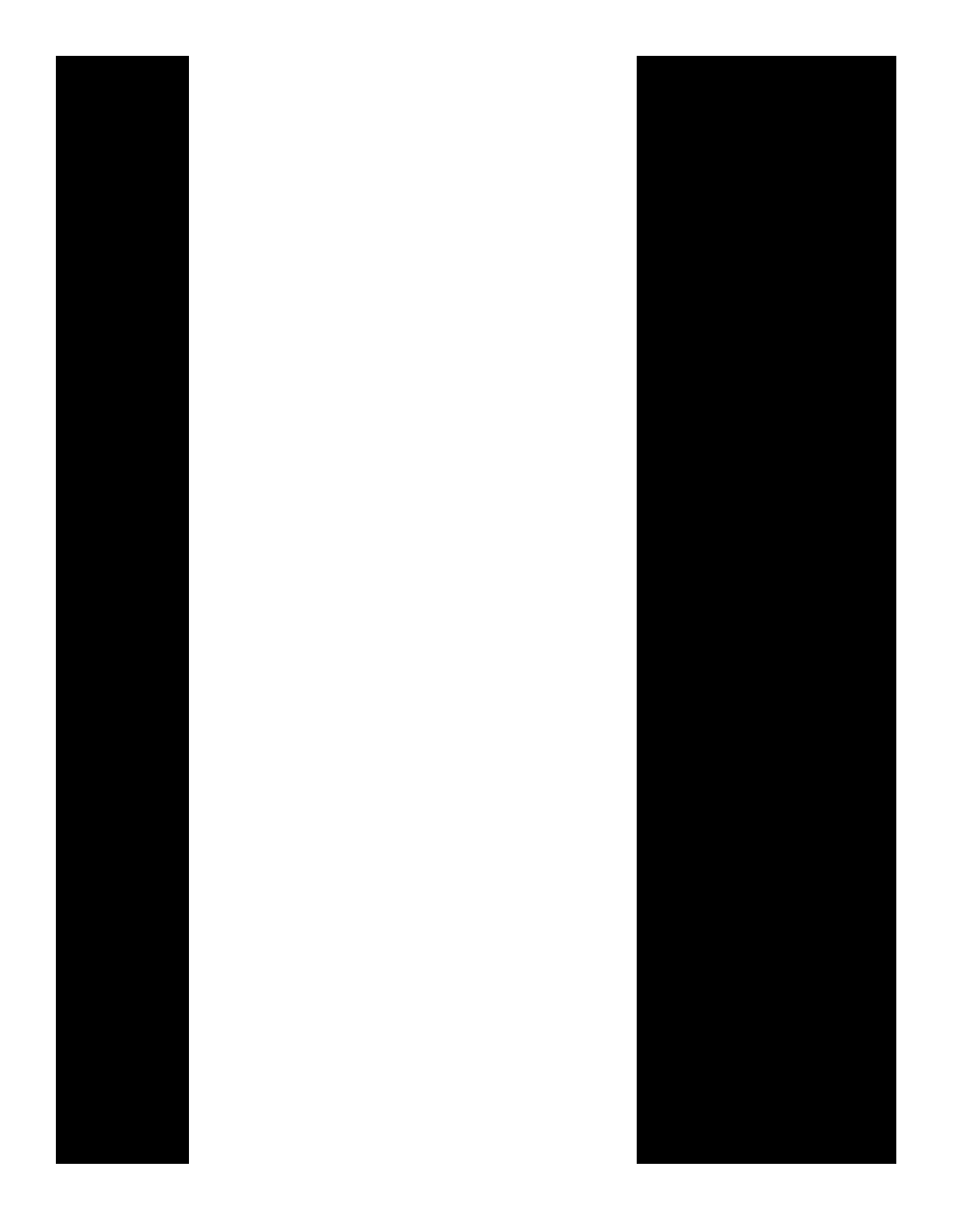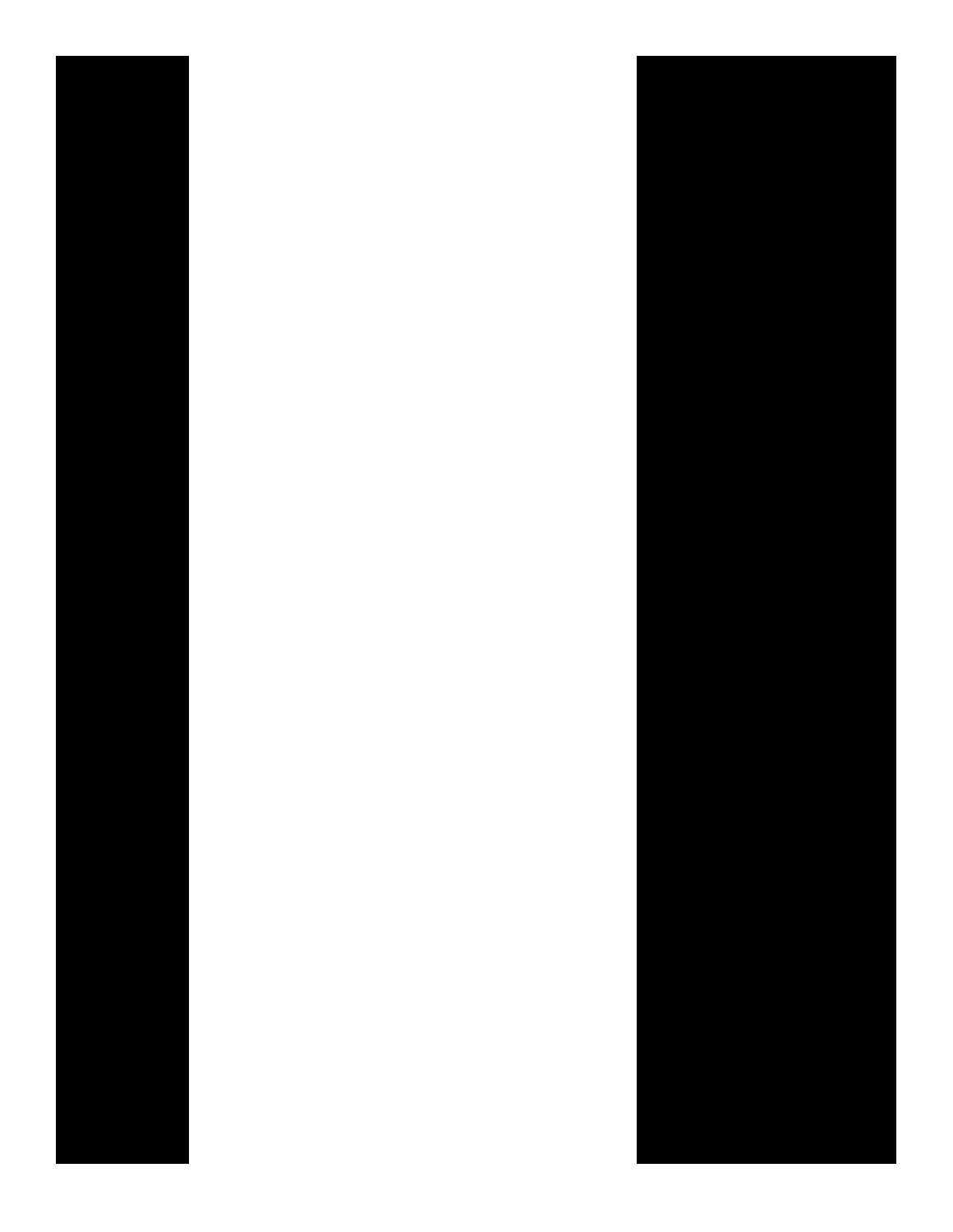